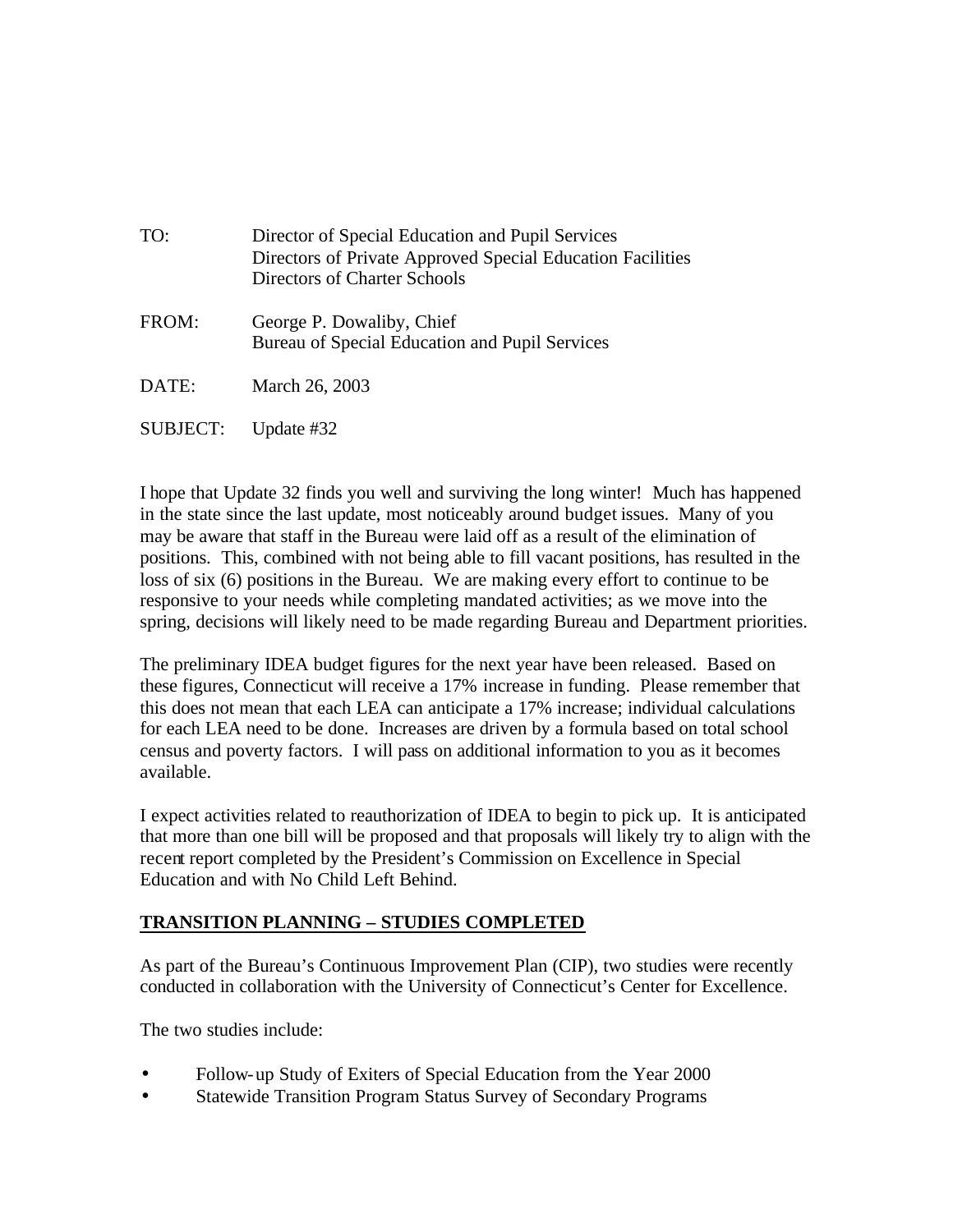The data generated from these studies will serve as a baseline to compare future postschool outcomes of special education students and to determine an increase in the provision of transition programs and services at the high school level.

Included in the Update is the Executive summary for both studies. The complete survey results can be found on the Department of Education's website: www.state.ct.us/sde, under "Special Education".

Please contact Karen Halliday at (860) 807-2020 or karen.halliday@po.state.ct.us if you have any further questions.

## **SUMMARIZATION OF PPT**

In response to a variety of State and Federal initiatives, and in an effort to support student achievement, many school districts in Connecticut are providing an array of after school, weekend and summer school academic learning opportunities for students. These learning opportunities are being designed for and made available to a broad range of students with and without disabilities. In light of these increased educational opportunities, districts need to more clearly distinguish between general educational opportunities and those that would be "extended school year" (ESY) services that some students with disabilities, as part of their individualized education program (IEP), may be eligible to receive.

It has come to the attention of the Bureau that there are times when parents leave a planning and placement team (PPT) meeting with the understanding that a summer school program or other educational opportunity, discussed at the PPT meeting and recommended for their child, qualifies as extended school year services. School district personnel may have described and recommended an educational opportunity that is an educational opportunity available for all students and not part of the IPE as extended school year services. In order to avoid any confusion, an appropriate PPT member should take the lead and summarize the recommendations for services and the nature of those services. This should also be clearly indicated on the student's IEP.

The District's PPT needs to clearly articulate when a recommendation for an after school, weekend or summer school program or service is part of the child's IEP as part of ESY services, or if appropriate, as part of a more general educational experience available to a wide range of students. You should not assume that PPT participants, including parents, automatically understand the distinction.

# **DIRECTORY OF APPROVED PRIVATE SPECIAL EDUCATION PROGRAMS**

An updated directory of the private special education programs which have been approved by the Department is available on-line.

*To view the directory in Microsoft Word format, go to:*  http://www.state.ct.us/sde/deps/special/PrivSpedProg03.doc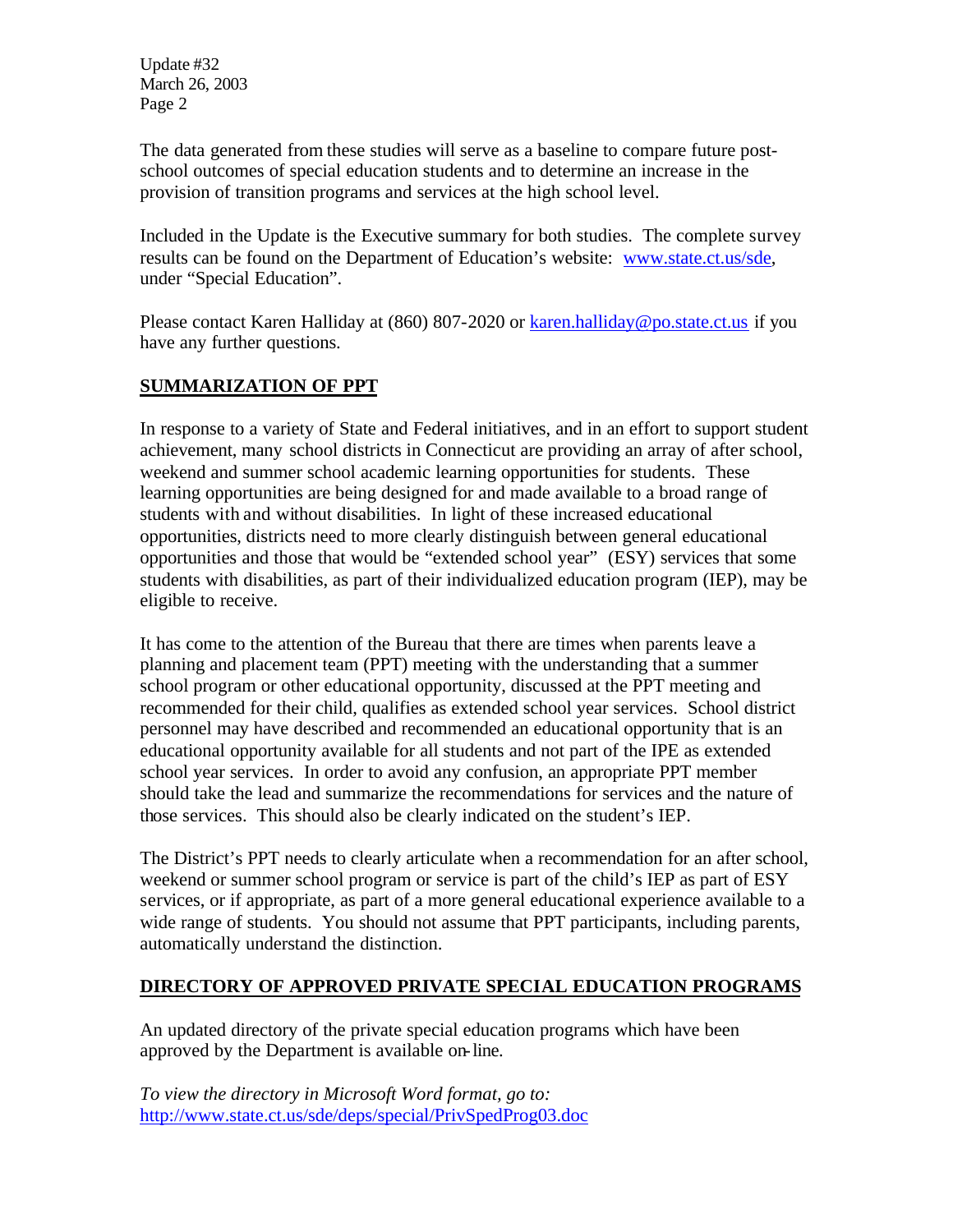*To view the directory in Adobe PDF format, go to:*  http://www.state.ct.us/sde/deps/special/PrivSpedProg03.pdf

Please contact Art Carey at (860) 807-2032 or via e-mail at art.carey@po.state.ct.us, if you have any questions or concerns regarding private special education programs.

## **MCKINNEY-VENTO HOMELESS ASSISTANCE ACT**

The Bureau has taken the position that the provisions of the McKinney-Vento Homeless Assistance Act are not applicable to situations in which the Department of Children and Families (DCF) has placed a child in foster care, regardless of the anticipated duration of the foster care placement. Education services for such children must be provided in accordance with the Connecticut General Statutes provisions which delineate responsibility for services for children placed out-of-home by a public agency.

Please contact Art Carey at (860) 807-2032 if you have any questions regarding education services for DCF-placed children.

#### PPT PROCESS TIMELINES

A number of questions are directed to the Bureau each year concerning mandated timelines for special education evaluation and placement. Local educational agencies must adhere to both state and federal mandates, as state regulations may introduce more specific and stringent requirements – most notably, in Connecticut, with regard to the 45 day timeline for initial referral.

Two points that are the subject of frequent questions deserve particular attention:

- 1. The 45 (or 60 for out of district or private placement) day timeline from initial referral to IEP implementation begins when a signed Referral for Special Education Evaluation Form – or the equivalent  $-$  is received from the parent, or when this form is signed and dated by a school administrator. The "clock" continues during the time for the initial PPT meeting to be convened (optimally, in just five days), and is "paused" only for the time required to obtain parental consent.
- 2. Since the 45 (or 60) day timeline refers to school days, federal requirements may be the more applicable when a student is referred late in the school year. IDEA regulations only state that the period of time to conduct an evaluation must be reasonable. While the commentary accompanying IDEA regulations note that 60 calendar days seems reasonable, there is no clear indication of what would be unreasonable.

The following represent some key timeline-related mandates under federal special education regulations (IDEA) and Connecticut regulations (10-76d).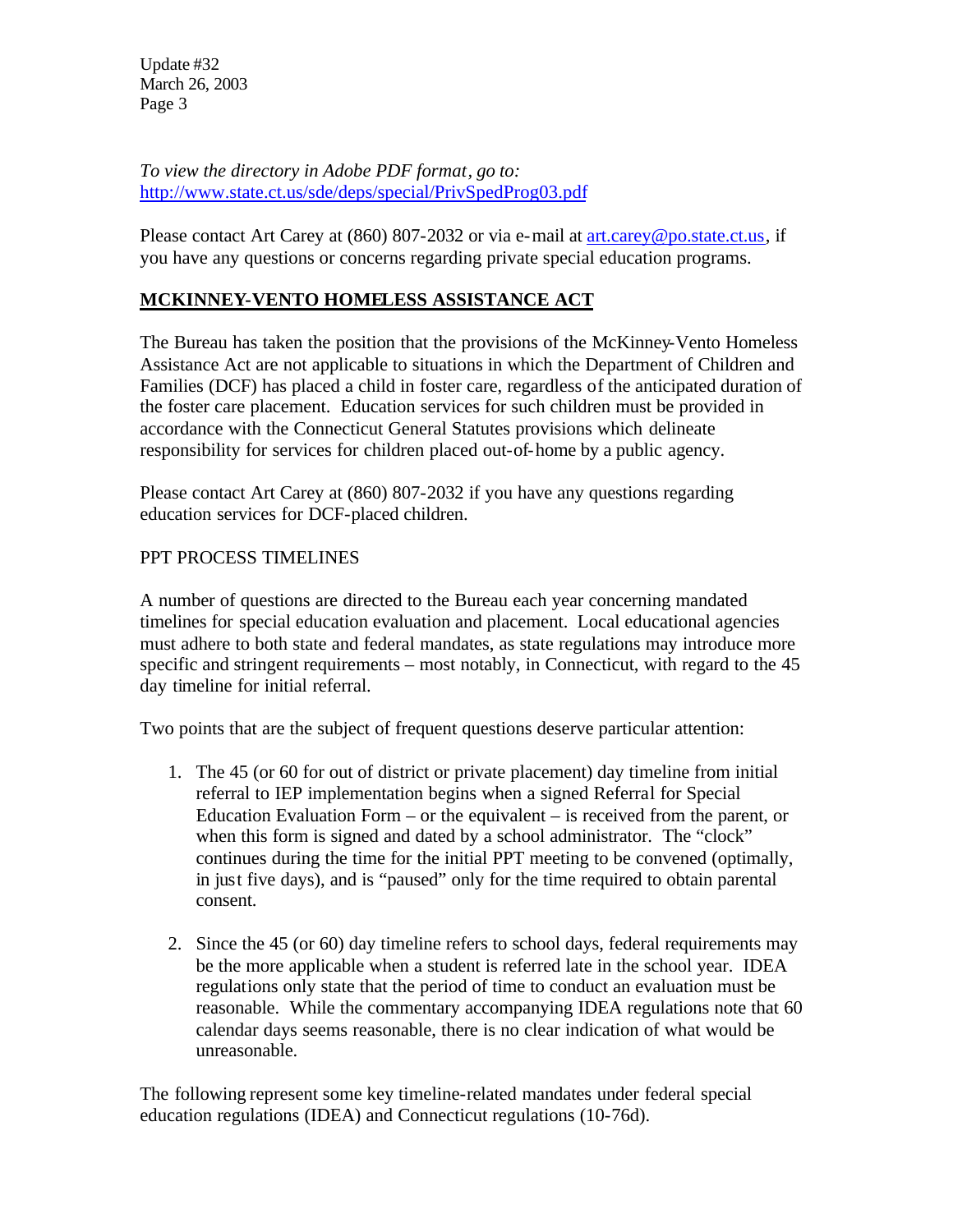## **Federal Requirements:**

- The Individuals with Disabilities Education Act (IDEA) requires that a child be evaluated within a reasonable time after district's receipt of parental consent to initial evaluation. [Sec. 300.343(b)(1)] *The commentary supplementing the IDEA regulations suggests that 60 calendar days is a reasonable period of time.*
- IDEA requires that the district convene a meeting to develop an IEP within thirty calendar days of determining that child is eligible for special education and related services. [Sec. 300.343(b)(2)]. Note that this will require a district to convene a Planning and Placement Team meeting in a timely manner when a student is identified as eligible for special education towards *the end of a school year*.
- IDEA requires that "an IEP is implemented as soon as possible" following team meetings for developing, reviewing, and revising the IEP. [Sec. 300.342(a)(1)].
- IDEA requires that an IEP be in effect for each eligible child at the beginning of the school year [Sec. 300.342(a)].

### **Connecticut Requirements:**

- CT regulations require that the planning and placement team develop or revise the IEP for each child requiring special education prior to the beginning of the school year [Sec. 10-76d-11(a)].
- CT regulations require that the major components of the IPE be implemented within (45) school days of the date of referral for special education, exclusive of time required to obtain parental consent [Sec. 10-76d-13(1)].
- If the IEP requires an out-of-district or private placement, CT regulations require that the major components of the IEP be implemented within 60 school days of the date of referral for special education, exclusive of time required to obtain parental consent.  $[Sec.10-76d-13(2)].$

# **WHEN DO SCHOOL SERVICES END?**

The Connecticut statues define the fiscal and school year as commencing July 1 and ending June 30 (Section 10-259). In Connecticut, regulations state that students with disabilities who require special education are eligible to receive special education and related services until receipt of a high school diploma or "until the end of the school year in the event that the child turns 21 during that school year"  $(10-76d-1(a)(7)$ , whichever occurs first. For example, a student with disabilities eligible for special education and without a high school diploma who turns 21 between July 1, 2003 and June 30, 2004 is eligible to receive services, as recommended by the PPT and stated in the IEP, through June 30, 2004. If a student turns 21 prior to July 1, 2003, eligibility for services would end June 30, 2003.

NEW CHOICE DOCUMENT